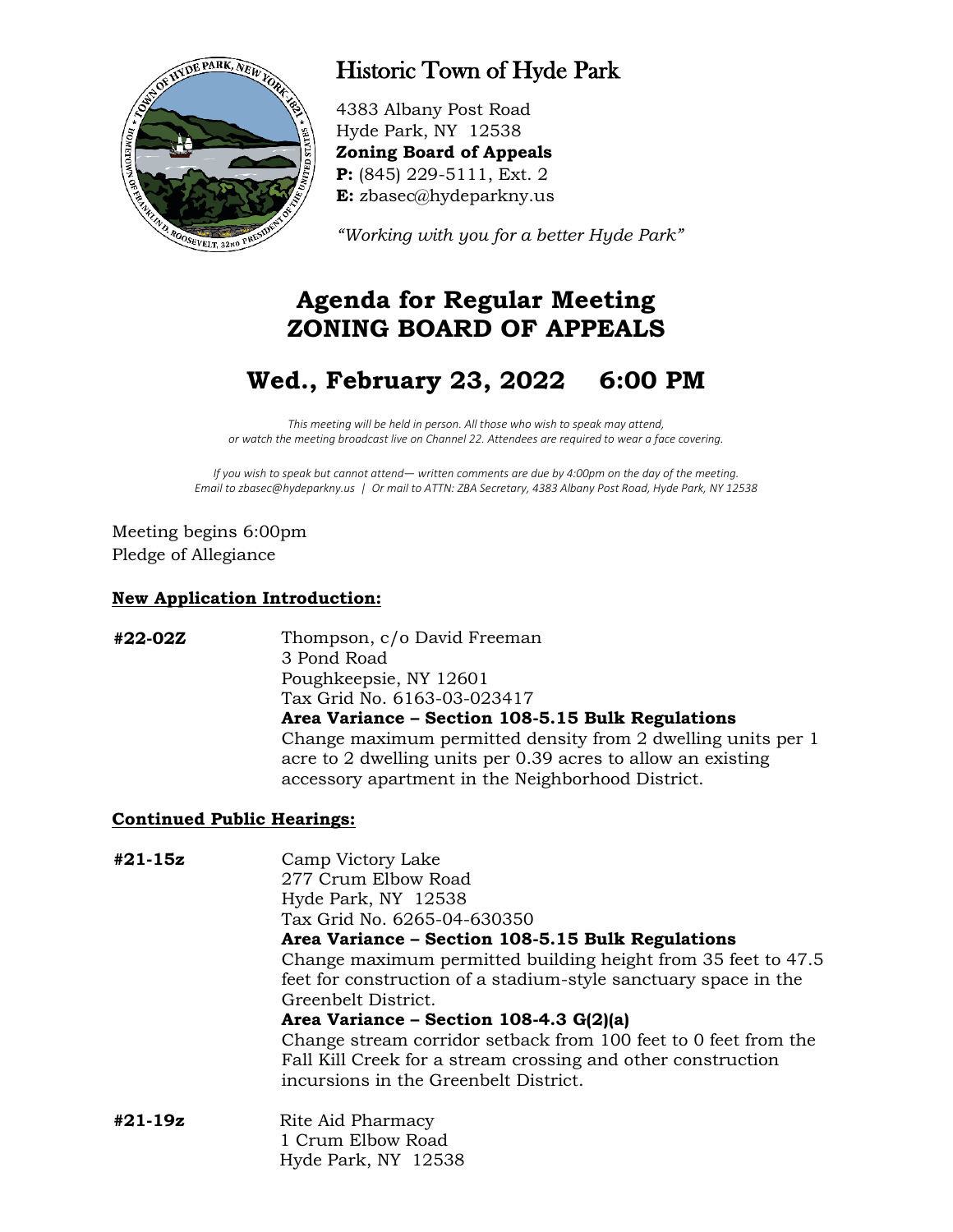#### Tax Grid No. 6162-03-429214

Located in East Park Business District

#### **Area Variance – Section 108-24.2 C(1)(a)**

Change total square footage allowed of all wall-mounted signs on a single lot from 100 square feet up to 166.35 square feet.

Change single sign area (sq. ft.) from 1 square foot for every 1 linear foot of storefront up to 2.53 square feet for every 1 linear foot of storefront to allow larger wall-mounted signs.

#### **Area Variance – Section 108-24.2 C(1)(b)**

Change total number of allowed freestanding signs per business per lot from 1 to 2 signs.

Change maximum height of decorative elements on a freestanding sign from 8 feet up to 11 feet.

#### **Area Variance – Section 108-24.2 C(1)(d)**

Change maximum single wall-mounted sign area from 32 square feet up to 63.25 square feet, for two signs.

#### **Area Variance – Section 108-24.2 C(3)(b)**

Change total sign area of safety signs from 2 square feet to 4 square feet.

#### **Area Variance – Section 108-24.2 F(2)(a)**

Change maximum symbol dimensions from 10 inches up to 30 inches for two freestanding signs; and maximum symbol dimensions from 10 inches up to 30 inches for two wall-mounted signs.

#### **Area Variance – Section 108-24.2 F(2)(b)**

Change maximum letter height from 10 inches up to 21 inches on two wall-mounted signs.

**#21-21Z** Key Construction 1234 Route 9G Hyde Park, NY 12538 Tax Grid No. 6165-04-524481

#### **Area Variance – Section 108-5.15 Bulk Regulations**

Change maximum permitted building scale from 40,000 square feet to 66,941 square feet for the construction of an office space, warehouse, and storage units on a 17.2-acre parcel in the East Park Business District.

#### **New & Old Business**

#### **Adjourn**

#### **Next meeting: Wed., March 23, 2021**

*Agendas are subject to change.*

*For full details regarding the above applications, please visit<https://www.hydeparkny.us/617/Applications> or visit the Zoning Office during normal business hours to view a file.*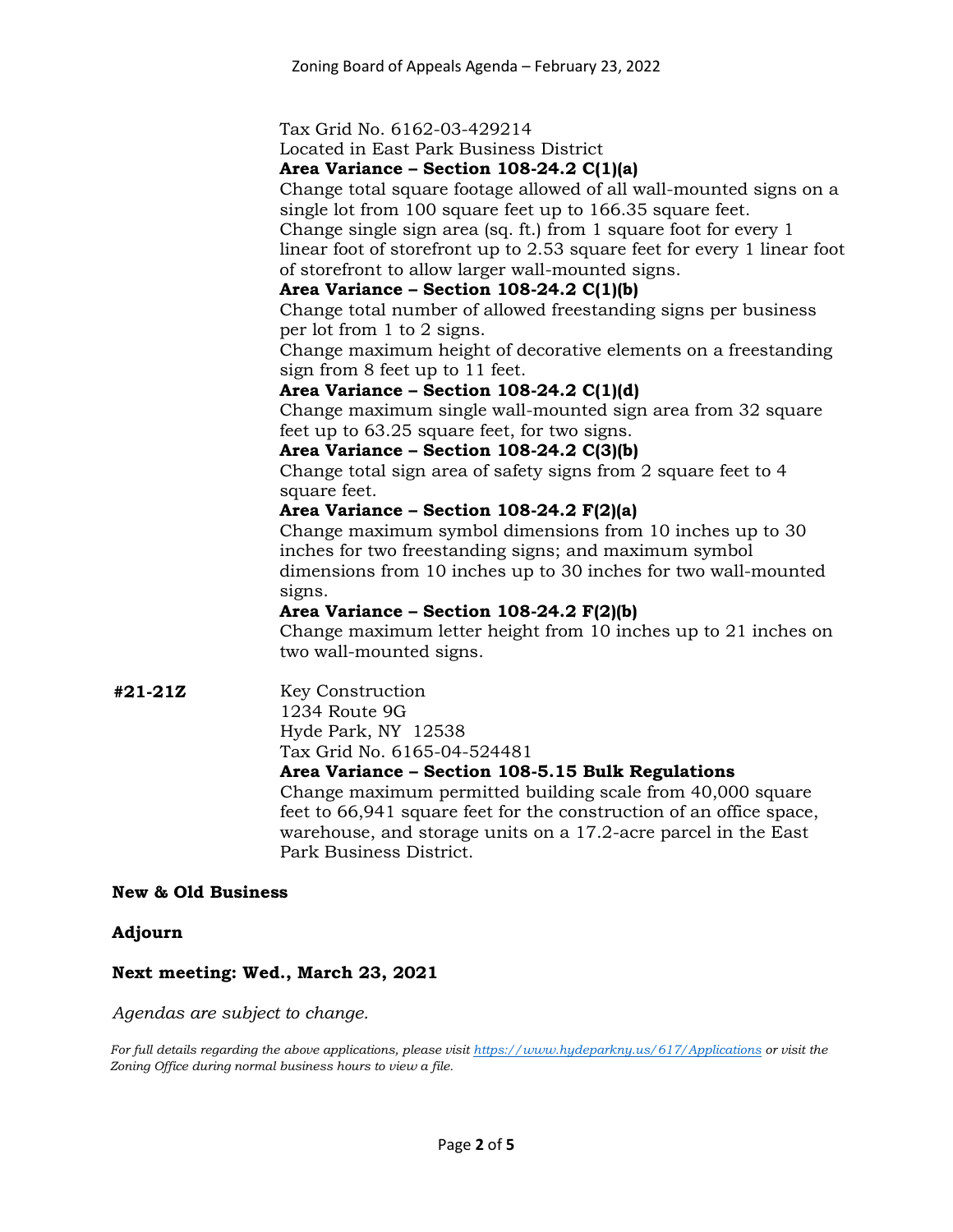### Town of Hyde Park **ZONING BOARD OF APPEALS**

4383 Albany Post Road Hyde Park NY 12538 (845) 229-5111, ext. 2

#### **RESOLUTION TO GRANT AN AREA VARIANCE**

**Key Construction, LLC**

1234 Route 9G Hyde Park, NY 12538 Tax Parcel No. 6165-04-524481

**Date: February 23, 2022 Motion: \_\_\_\_\_\_\_\_\_\_\_\_\_\_\_\_\_\_**

#### **Resolution: #21-21z Second: \_\_\_\_\_\_\_\_\_\_\_\_\_\_\_\_\_\_**

WHEREAS, the applicant, Key Construction, has submitted an application for an area variance to increase the maximum permissible building scale square footage to construct commercial buildings (the "Project") at property located at 1234 Route 9G, Hyde Park, New York 12538, identified as tax parcel no. 6165-04-524481, in the East Park Business District (the "Site"); and

WHEREAS, the Project is depicted on a plan entitled "Site Plan," prepared by LRC Group, dated June 1, 2021 and revised December 21, 2021 (the "Plan"); and

WHEREAS, the applicant seeks an area variance from Zoning Law Section 108- 5.15 to permit an increased building scale of 66,914 sq. ft. where 40,000 sq. ft. is the maximum allowed for the construction of an office space, warehouse, and storage units on a 17.2-acre parcel (the "Requested Variance"); and

WHEREAS, a duly noticed public hearing was held on February 23, 2022 during a duly noticed meeting during which all those who wished to speak were heard; and

WHEREAS, in accordance with the Town Code and the State Environmental Quality Review Act ("SEQRA"), the Planning Board is required to determine the classification of the proposed Project as lead agency; and

WHEREAS, the Planning Board classified the proposed Project as an Unlisted action under SEQRA and determined that the proposed Project will not result in any significant adverse environmental impacts and issued a Negative Declaration by Resolution #2020-30A on January 19, 2022 and filed with the Town Clerk on January 20, 2022; and

WHEREAS, the applicable standards for considering an area variance are set forth in Town Law Section 267-b and Hyde Park Zoning Law Section 108-33.6(B)(2), which require the Board to take into consideration the benefit to the applicant if the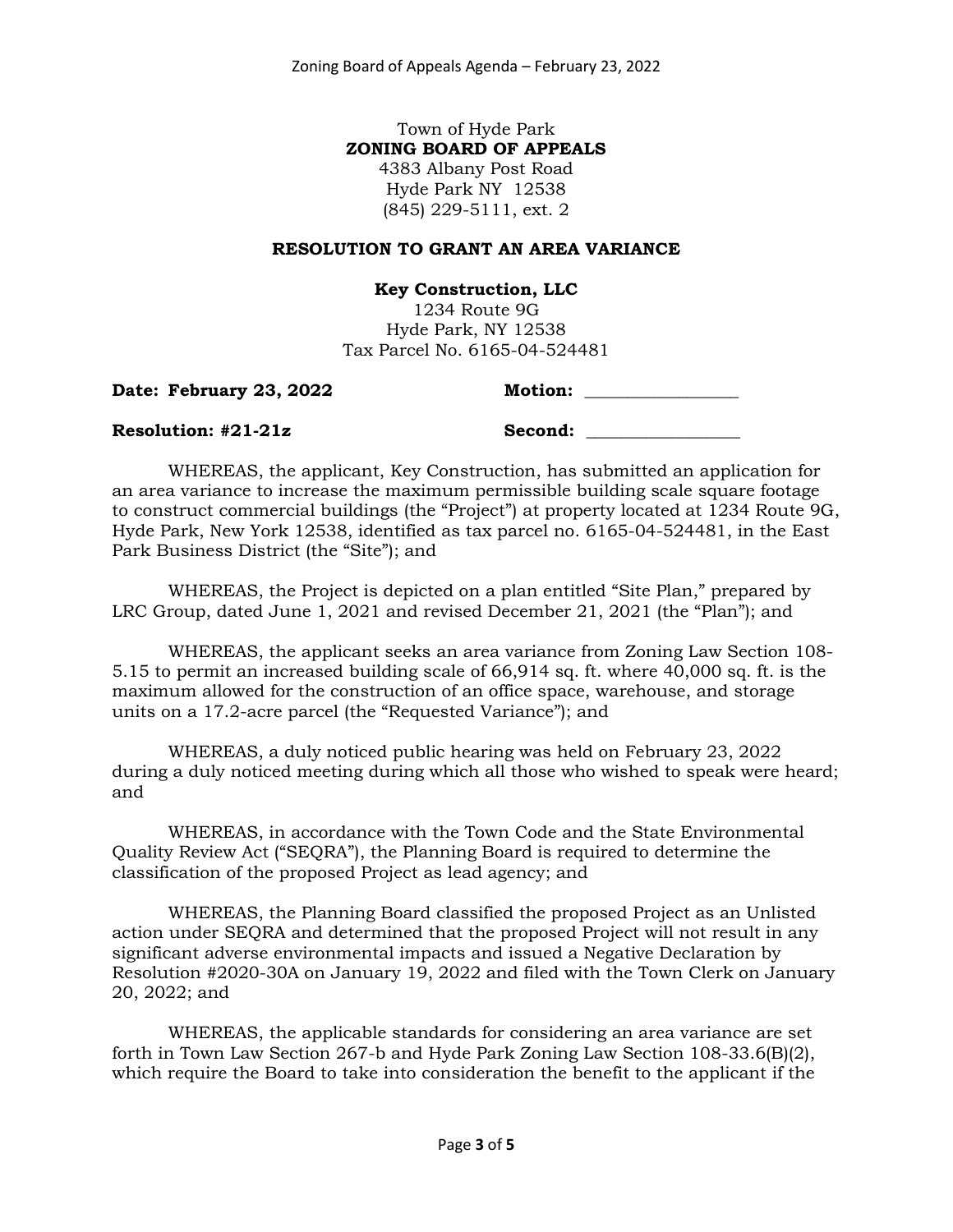variance is granted, as weighed against the detriment to the health, safety, and welfare of the general neighborhood or community by such grant.

NOW THEREFORE BE IT RESOLVED, that the Zoning Board of Appeals makes the following findings in accordance with Section 267-b of the Town Law and Hyde Park Zoning Law Section 108-33.6(B)(2) regarding the Requested Variance:

- 1. The Requested Variance will not produce an undesirable change in the character of the neighborhood or a detriment to nearby properties. The subject parcel covers 17.2 acres in the East Park Business District and the proposed development will be visually concealed from the roadway and screened from adjacent properties by extensive vegetation, including both evergreen and deciduous trees.
- 2. The benefit sought by the applicant cannot be achieved by some method, feasible for the applicant to pursue, other than an area variance. The proposed area variance will allow the applicant to develop a significantly larger portion of the sizable parcel. Moreover, the proposed development complies with the remaining bulk requirements and is outside of the wetland buffer.

The alternative is to subdivide the property into multiple parcels and locate the buildings separately across each new parcel. This is both financially inconceivable for the applicant and also environmentally detrimental as it would likely increase the area of disturbance.

- 3. The Requested Variance is numerically substantial. The applicant seeks to increase the building scale to 66,941 sq. ft where 40,000 sq. ft. is the maximum permitted. If granted, the additional 26,941 sq. feet. represents a 67% increase.
- 4. The Requested Variance will not have an adverse effect or impact on the physical or environmental conditions in the general neighborhood or district. While the proposed Project will result in a significant amount of ground disturbance to develop several commercial structures, this type of development will not negatively impact the East Park Business District. Further, the development does not extend into the wetland buffer, and extensive vegetation on the 17.2-acre parcel will screen the development from the roadway and adjacent properties. Lastly, the Planning Board determined that the proposed Project would not cause any significant adverse environmental impacts.
- 5. The difficulties are self-created as the property owner, JASA Properties, LLC, has owned the parcel since 2012 and now seeks to develop the site in conjunction with the applicant.

BE IT FURTHER RESOLVED, that the Zoning Board of Appeals hereby grants the Requested Variance subject to the following condition(s):

1. Payment of all fees and escrow.

Adopted: